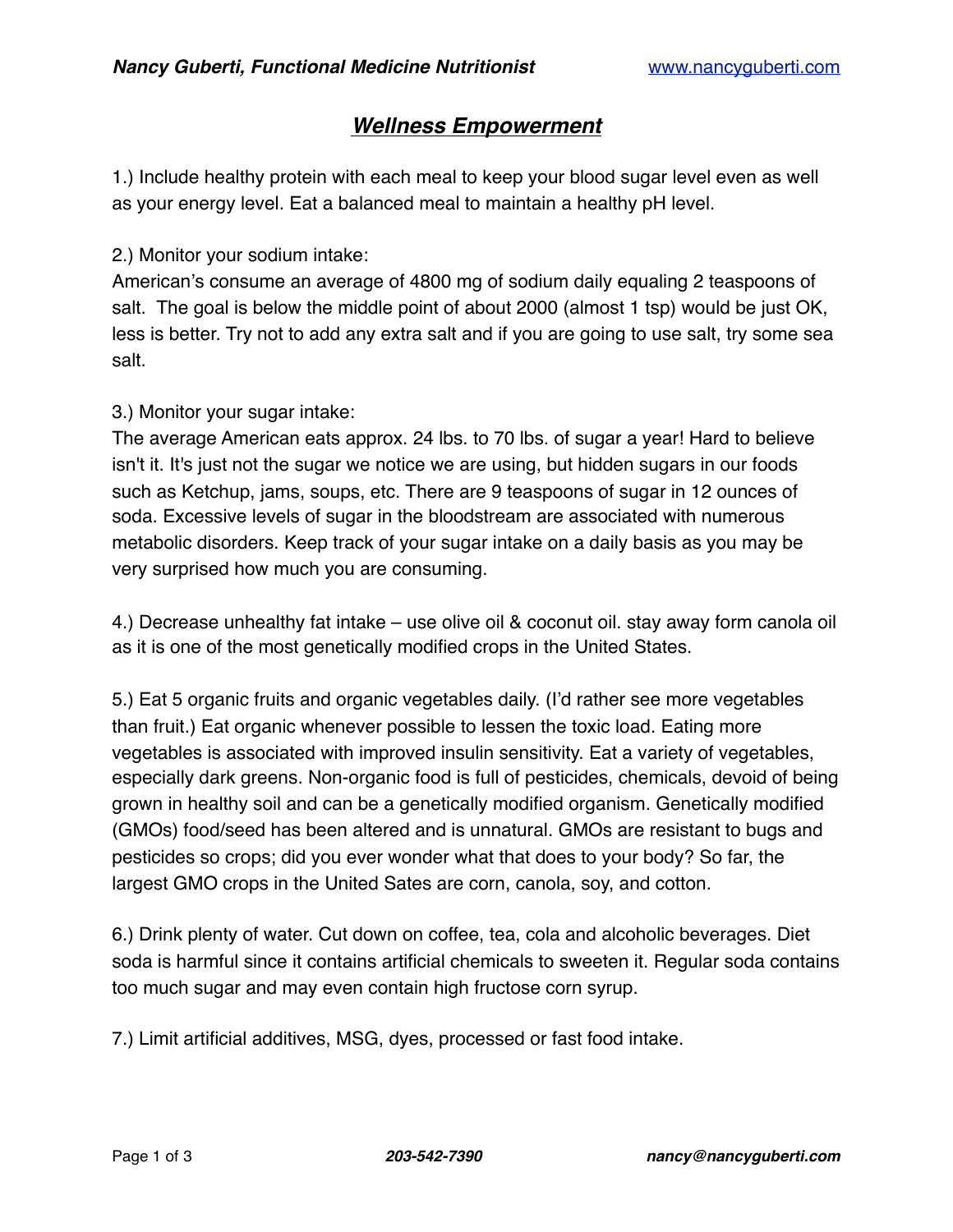8.) Read the nutritional labels on food so you are aware of the nutrients that you are consuming. Nutritional labels can be misleading so make sure you are interpreting it correctly.

9.) Incorporate quality supplements for additional support for your body. Functional Medicine lab work will show you the vitamins you need specific to your body.

10.) Exercise for at least 30 minutes daily in some form. Most important aspect is consistency to exercise regime.

11.) Get 7-10 hours of sleep every day. Finish heavy protein meals two hours before bedtime. Most people need 7-8 hours of sleep nightly; missing sleep can increase one's appetite.

12.) Effectively deal with stress overloading by nourishing adrenal system. Functional medicine lab tests will check your adrenal markers responsible for mood regulation, focusing and excitotoxicity.

*Sign up to receive my Free Detox Podcast at [www.nancyguberti.com](http://www.nancyguberti.com)*

*Grab your copy of my Wellness Guidelines at: [www.nancyguberti.com/blog/](http://nancyguberti.com/blog/)*

*Learn & be empowered at your own pace with my Nine Steps to Healthy Living online program: <http://nancyguberti.com/nine-steps-healthy-u-2015/>*

*Follow Nancy on Twitter, Facebook, Instagram, Linkedin and Pinterest at nancyguberti*

*Schedule your initial consult to be empowered with how to lead a healthier lifestyle.*

*Order the Functional Medicine Test today and discover how your body is really functioning, any deficiencies and biomedical imbalances: [www.nancyguberti.com/services/](http://nancyguberti.com/services/)*

*Inquire about my Concierge packages Email [nancy@nancyguberti.com](mailto:nancy@nancyguberti.com) to sign up today. Limited packages available.*